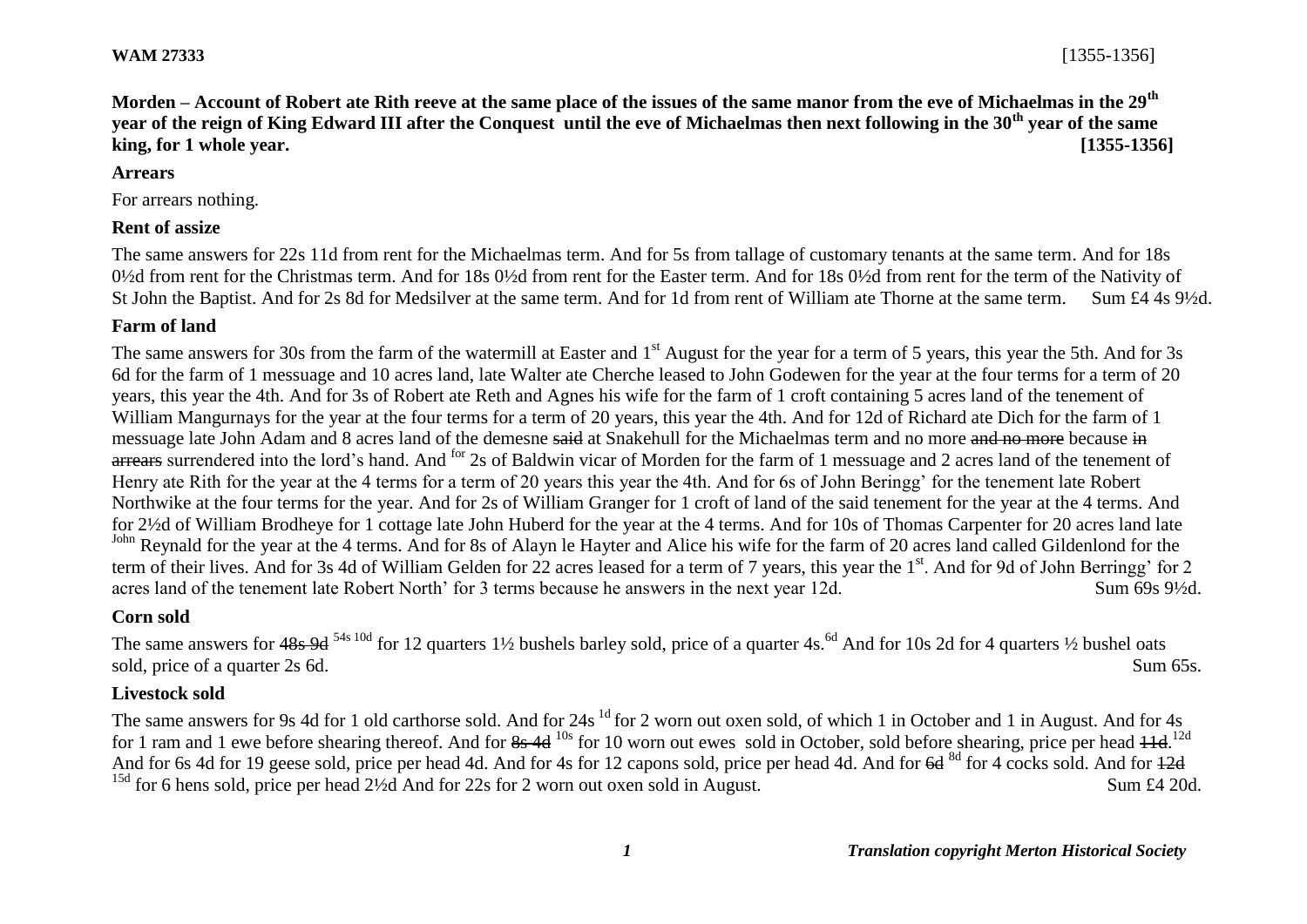### **Dead stock sold**

The same answers for 2s for the hide sold of 1 ox of murrain. And for  $6s$  3d <sup>8s 4d</sup> for 50 wool fells sold.<sup>price of a fell 2d</sup> And for 3s 7d for 43 skins of yearling lambs. And for 4s for 80 lamb skins sold. Price of each <sup>34d.\*</sup> And for 12d <sup>15d</sup> for 15 lamb skins. And for 2d <sup>3d</sup> for 3 skins sold. Sum 19s 5d.

#### **Labour services**

The same answers for 8¼d for 5½ ploughing works sold, price of a work 1½d. And for 9¾d for 19½ dung-carrying services sold, price of a work  $\frac{1}{2}$ d. And for 2s for 24 carrying services sold, price of a carrying service 1d. And for 2s 6d for 30 winter works sold, price of a work  $\frac{1}{2}d$ .<sup>†</sup> And for 3s 1d for 37 harvest boonworks sold, price of a boonwork with food and drink 1d. And for 6d for 6 dry boonworks sold, price of a boonwork 1d.

Sum 9s 7d.

#### **Issues of the manor**

The same answers for 6s for the farm of 12 hens for the year. For the agistment of beasts in summer nothing this year because all the pasture depastured with the lord's sheep. For the pasture of Newberigardy which was sold in the previous year for 2s, nothing this year because it is not able to be sold because depastured with the lord's oxen. For the pasture at Gullnehuld, which was sold in the previous year for 4s 6d, nothing this year because it is not able to be leased because depastured with the lord's sheep. For 1 acre leased to Walter ate Hegg' for 4d and 1½ acres leased to Ralph ate Rith for 7d in the previous year nothing this year because it lies in a fallow field. And for 3d for 1 acre pasture at Blakeheg'.

Sum 6s 3d.

#### **Profits of the Court**

The same answers for 5s for the Court held the Wednesday next after the feast of St Andrew the apostle. And for  $14s$  11d <sup>15s 1d</sup> for the Court held the Friday in the week of Pentecost. And for 2s 6d for the Court held next the Friday next after the feast of St Matthew the apostle. Sum 22s 7d.

#### **Foreign receipts**

The same answers for £9 12d received from brother R Merston' treasurer item by item [*parcella*] by 1 tally. Sum £9 12d.

#### **Sold at the Audit**

The same answers for 55s 10d for various things disallowed and sold at the audit. Sum 55s 10d.

#### **Sum Total Receipts: £29 15s 11d.**

*<sup>\*</sup> 80x¾d = 6s. † They have been charged at 1d each.*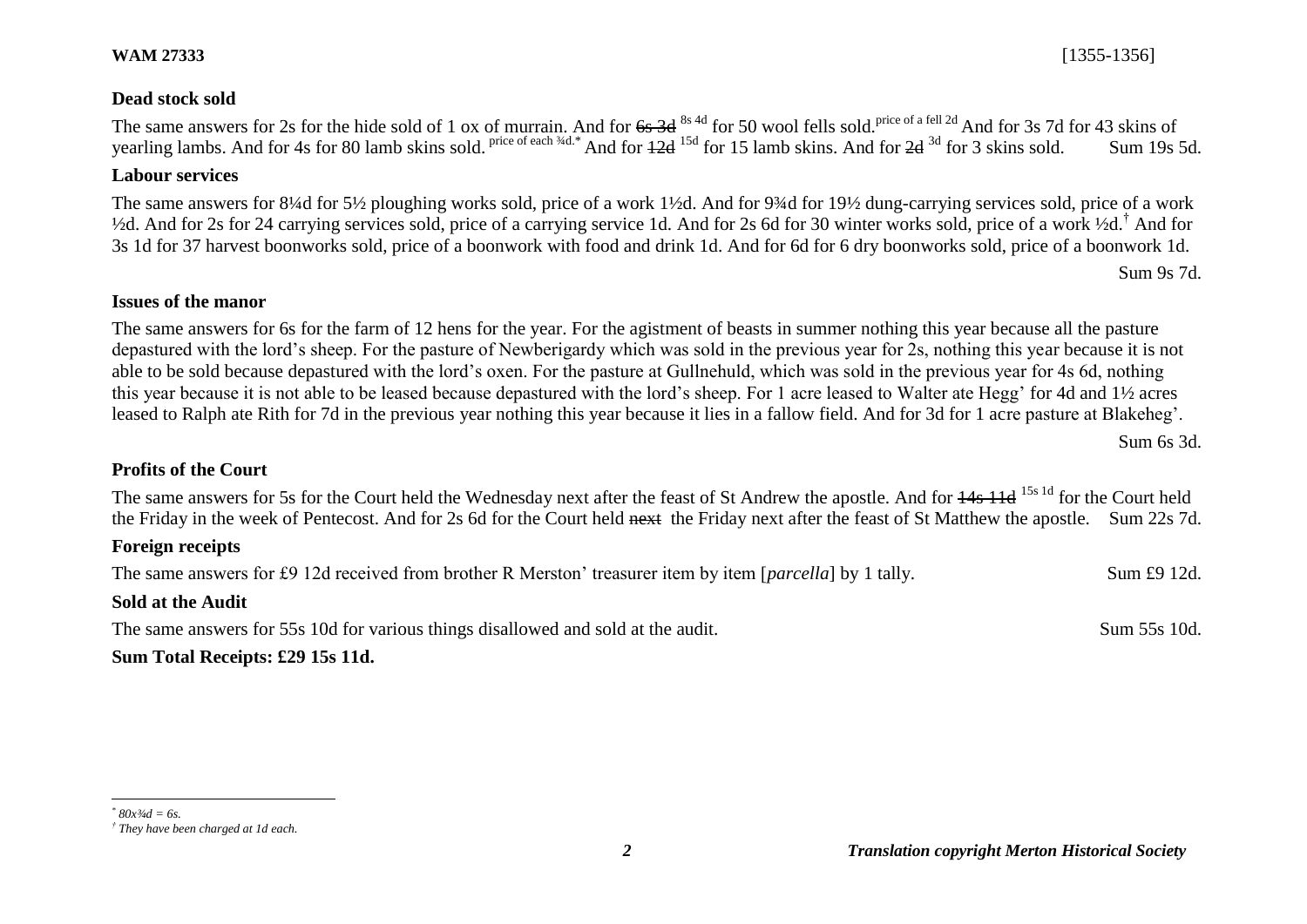## **EXPENSES**

## **Rent paid and decayed rent**

First he accounts in rents paid to Bartholomew de Keniwardisleh' for land at Gillenehuld for the year 4s. In default of rent for land formerly Robert Fabian for the year because in the lord's hand 2s 4d. In default of rent of the tenement of Robert ate Ryth reeve for his office for the year 2s. And the same for his tallage at Michaelmas 6⅜d. And the same for medsilver 2d. In default of rent for the tenement late William Mancornays serf because in the lord's hand for the year at the 4 terms 3s. Also for the same for medsilver at the feast of the Nativity of St John Baptist 4d. And for the same for his tallage at Michaelmas 6<sup>3</sup>/<sub>8</sub>d. In default of the tenement of William Jose serf because in the lord's hand for the year 2s. And the same for medsilver 2d. And for tallage 4¼d. And the same for 1 cottage 1d. In rent allowance for John Adam for the year 2s. And for medsilver 2d. And for tallage 4¼d. In allowance for rent late Henry ate Rythe because in the lord's hand for the year 12d. And for medsilver 2d. And for tallage 2⅛d. In rent allowance for the tenement late Christine ate Rythe because in the lord's hand at Michaelmas ½d. In allowance late John Reynald in the lord's hand for the year for rent 2s 0½d. And for medsilver 2d. And for tallage 4¼d. In allowance for the tenement late R Northwyk<sup>‡</sup> because in the lord's hand and at farm for the year 2s. Sum 23s 10<sup>3</sup>/4d.<sup>§</sup>

## **Costs of ploughs**

Also in iron and steel bought for the ironwork of 2 ploughs this year 12s. 8s and so much because ploughed more than accustomed*.* In working the said iron and steel  $12s$ .<sup>8s</sup> In 2 plough feet bought 12d. In 2 straddle-clouts<sup>\*\*</sup> bought 8d. In <sup>shoeing</sup> 4 draught horses upon front feet 16d. In 1 plough-beam, 2 share-beams, 1 sheath<sup>††</sup> and 1 handle bought 12d. Sum 20s.

# **Costs of carts**

Also in  $16^{12}$  clouts bought 2s 8d. In 100 cloutnails bought 3d. In grease bought for greasing carts for the year 8d.<sup>6d</sup> In 1 pair wheels bought 5s 6d. In 2 axles bought 6d. In fitting 2 carts with axles 6d. In 1 pair traces bought 8d. In 2 halters with bits [*keveseles*] bought 12d. In 1 rope of hemp, 11 fathoms long, <del>16d</del>.<sup>14d</sup> In shoeing 2 cart horses for the year 3s, and no more because not always working [*ocupant*]. Sum 14s 7d.

*<sup>‡</sup> The Harvest Boonworks account on the dorse refers to him as John Norwyk.*

*<sup>§</sup> These figures total 23s 11⅝d.*

*<sup>\*\*</sup> iron plates protecting the ends of the axle*

*<sup>††</sup> The bar connecting the beam and sole in front: see OED – M Page 8.7.06.*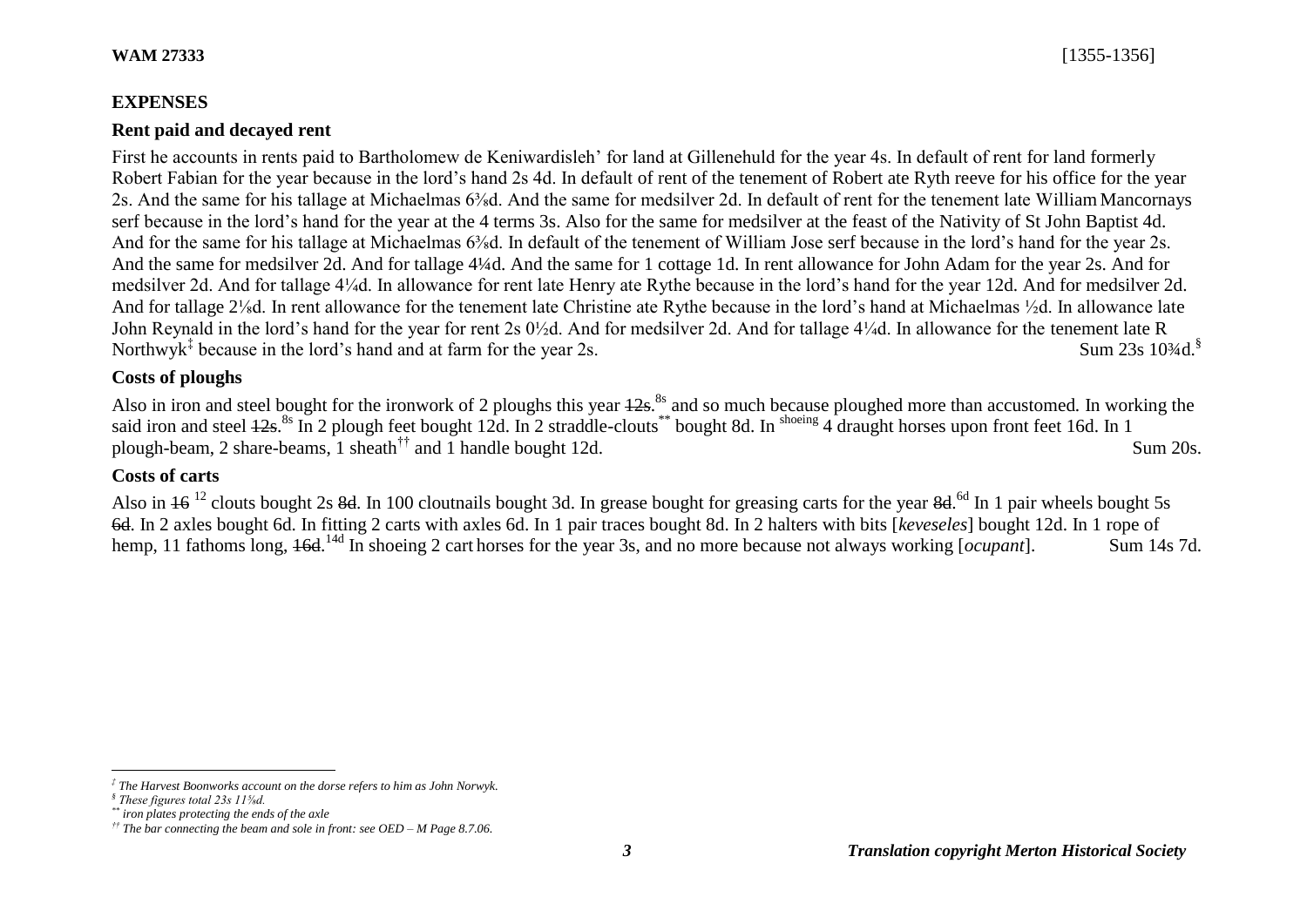Also in 2 *housteshides*, ‡‡ 2 ground-sills and props [*nedele*] bought, with the making and placing of 1 beam [*trabe'*] above the mill 5s by agreement. In 2 carts hired for fetching *[querend]* timber at Claygate 2s. because by manor carts In 50 large spike-nails bought 7d. In 6 boards bought for *le Eling'*§§ of the mill 2s. In 1 oak board bought for the sluice [*exclus*] 8d. In 3 bindings upon the cogwheel bought 12d. Also in 2 iron bars bought with the 3 bindings for binding the said cogwheel 2s 6d. In 16 large [ $g^{\circ}$ ss] nails for the same 3d. In 4 men hired for 3 days for making and ramming *le Farnf'\*\*\** of the mill 3s, and 3d in food allowance from the court [*potura de cur'*]. In 2 hinges [*vertivell'*] for the mill door 4d. In boards and timber bought for the shuttles/sluice-gates 12d. In making the said shuttles/sluice-gates 6d. Sum 17s 1d.

## **Building costs**

Also in stipend of 1 roofer for roofing 27 rafters [*cheveronus*] over the sheep-house by agreement 16s, besides servants roofing. as appears elsewhere for labour services In 2200 laths bought 11s, for 100 6d. In 7000 lath-nails bought 10s 6d, price of 1000 18d. In 200 studnails [*stondisnayl*] 12d. In 200 laths bought for repairing walls in the manor 12d. In 600 lath-nails for the same 10d. In plastering walls nothing because by servants. Sum 40s 4d.

## **Costs of the fold**

Also 14 gallons of tarpitch bought  $5s$  10d,<sup>4s 8d</sup> price of a gallon  $5d$ .<sup>4d</sup> In 14 gallons grease bought for mixing the same  $\frac{11s}{11s}$  8d,  $\frac{9s}{4d}$  price of a gallon 40d.<sup>8d</sup> In 12 hurdles bought 3s. <sup>2s 6d</sup> In customary payment for customary tenants by custom for washing and shearing 324 sheep 181/2d, and no more because 5 customary tenements are in the <sup>lord's</sup> hand. Also customary payment in hiring 5 men in place of 5 dead tenants being in the lord's hand for shearing the said sheep 12½d, each man 2½d, and no more because customary tenants should shear all sheep. Also in washing and shearing 80 lambs of issue 15d, per 6 lambs 1d.††† In expenses of men helping to fold [*plicar'*] fleeces 12d. Sum 21s 4d.

## **Petty necessities**

Also in 2 bushels of salt bought 2s. In making 1 quarter 4 bushels oats into meal 6d. In food and oblations for 7 servants on Christmas day and Easter 2s 4d. In forging [*fundand*] 2 sieves, 2 riddles made of iron 6d. In 2 new harrows 2s. In 1 spade [*vanga*] with iron 5d. In 5 cartloads hay bought for sustenance of sheep 25s. Sum 32s 9d.

## **Livestock bought**

Also in 2 oxen bought by view of the bailiff 24s. In 12 chicks bought for making capons therefrom 12d. In 1 carthorse bought by view of the bailiff 12s. In [*blank*] Sum 37s.

## **Threshing and winnowing**

Also in threshing 32 quarters 1 bushel wheat, 6 quarters mixstillio, 2 quarters 4 bushels peas 13s 6½d, per quarter 4d. In threshing 32 quarters 4 bushels barley, 34 quarters oats 16s 7½d, per quarter 3d. In winnowing half the corn, viz 53 quarters 4½ bushels, 2s 2¾d, per quarter ½d. In threshing 3 quarters 5 bushels of new grain 14½d, per quarter 4d. In winnowing the said corn 2d. <sup>134d</sup> Sum 33s 9d.

l *‡‡ Or* honsteshides *– almost certainly an English word meaning some kind of wood, possibly wooden strips – M Page 8.7.06.*

*<sup>§§</sup> "Possibly related to eyling, a building term meaning aisle, wing, lean-to or bay – see OED" Dr M Page April 2006*

*<sup>\*\*\*</sup> Probably an English word, but its meaning is unclear. Possibly related to farina meaning flour, but this does not make much sense in the context – M Page 8.7.06. ††† 15x6=90.*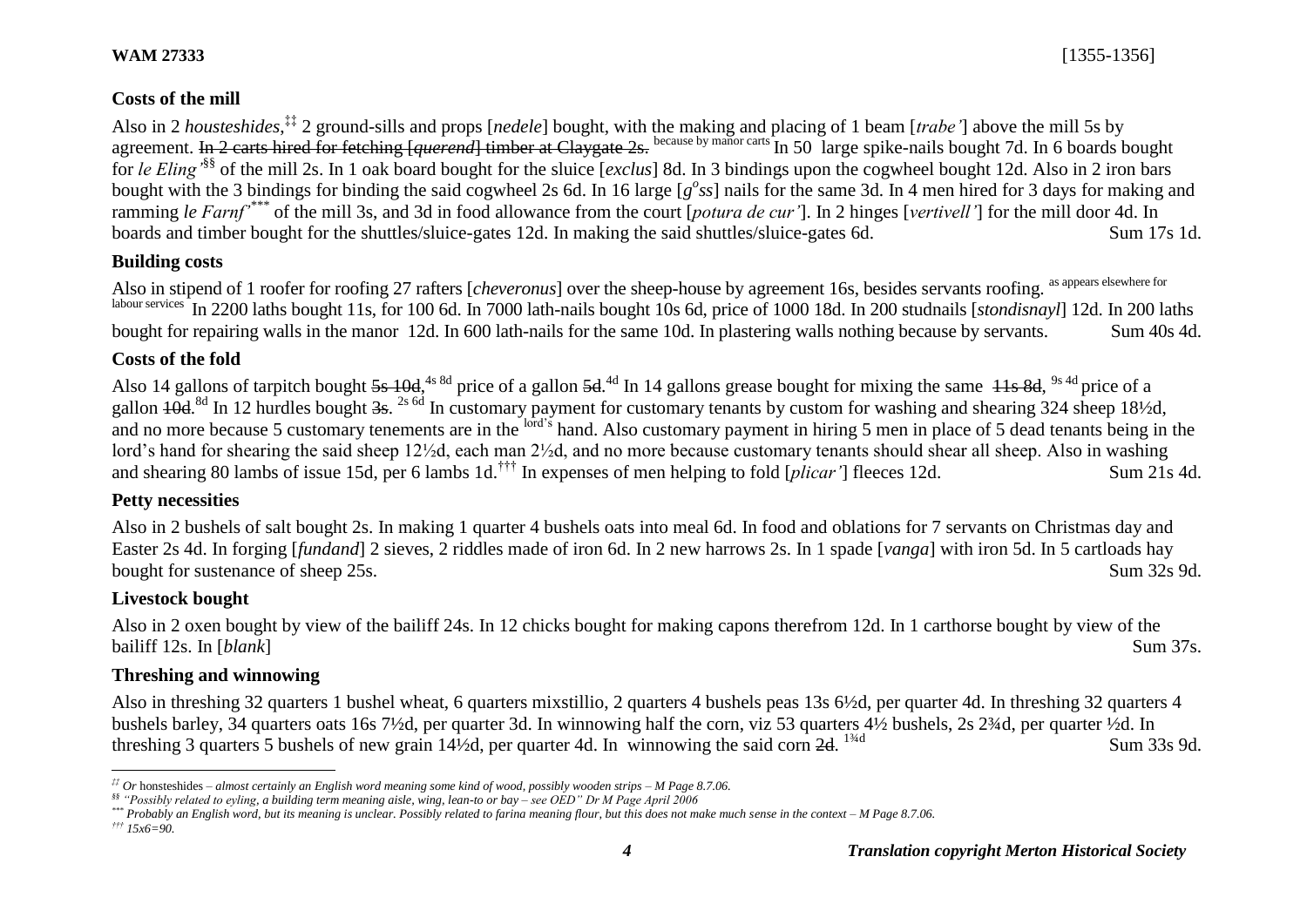### **Hoeing and Mowing**

Also in hoeing corn nothing here because by labour services. In mowing 3 acres meadow this year 2s, per acre 8d, viz in Neuberimad 1 acre; for meadow late John Adam 1 acre; for the tenement of William Mancornays 1 acre. In tedding and lifting the said hay [*herbag'*] 6d and no more because the rest by the lord's servants. Sum 2s 6d.

#### **Harvest costs**

Also in expenses of 63 men both free and servile at 3 boonworks as though for 1 day together with expenses of 1 man over them with the rod to superintend reapers who reaped this year 21 <sup>acres</sup> wheat and oats, 5s 4d, each of them at noon and at supper 2 loaves, price 1d; in ale bought for the same <sup>2s</sup> 8d, each of them <sup>1</sup>/2d; in meat or fish bought for the same 4s, each of them  $\frac{3}{4}$ d. In expenses of 11 men reaping and binding <sup>at 2</sup> dry boonworks as if for 1 day, who reaped this year 4 acres wheat and oats 11d, each of them in bread and in *companagium* per day 1d. In reaping and binding 79 acres <sup>1/2</sup> rood all kinds of corn by piecework 54s 6d, and so each acre costing [*stare ad*] 8d plus in total 17d.‡‡‡ In 1 lb of candles bought 2d. In stipend of 1 reap-reeve in harvest both for food and for stipend for 4 weeks this year 5s<sup>3s and no more because by housekeeper [*pincerna*] per week 15d. In</sup> expenses of the reeve and 1 reap-reeve beyond their fixed [*certa*] livery 18d. In servants' expenses for their 'harvest goose' 18d. Sum 73s 7d.

### **Stipends**

Also in stipend of 4 servant ploughmen and 2 shepherds this year 36s, to each of them 6s, In stipend of 1 carter for summer and harvest stipend 3s 6d. In stipend of 1 housemaid making servants' pottage, keeping poultry and winnowing half of all corn this year 3s 6d. In stipend of 1 shepherd lad at lambing time 6d. Sum 43s 6d.

## **Expenses of Bailiff and Steward**

Also in expenses of the auditors for the account for the year preceding before [*precetent' ant'*] 6s. In expenses of brother R M'ston bailiff for his coming for superintending and regulating the state of the manor 4s 7d by 1 tally. In expenses of Nicholas Bodewell at 1 Court held 3s 2d by 2 tallies. Sum 13s 9d.

### **Foreign Expenses**

Also given to Adam de Benigton the queen's avener for not taking oats at the same place 2s. Also given to John Froyle purveyor of the carts in April 2s. Also given to the grazier [*pastor*] of the queen's oxen for not ……. … 80 oxen 12d. In expenses of carters bringing [*ducend*?] from Greenford 5 carts of hay to Morden and for 1 hay-cart of hay coming from Battersea [?] 2s. Also in various expenses of brothers in the Rectory as appears item by item [*per parcellam*] by a certain schedule annexed to this roll £9 2s 8d.<sup>§§§</sup> Sum for some 19 9s 8d.

## **Sum of all expenses with expenses of the Rectory £28 3s 8¾d.**

And so he owes 32s 2¼d. Of which in allowance to the same by the grace of the auditors 12s 2¼d. And so he owes net 20s.

l *‡‡‡ 79 acres ½ rood @ 8dper acre = 52s 9d. With 1s 5d added, it totals 54s 2d.*

*<sup>§§§</sup> See WAM 27334*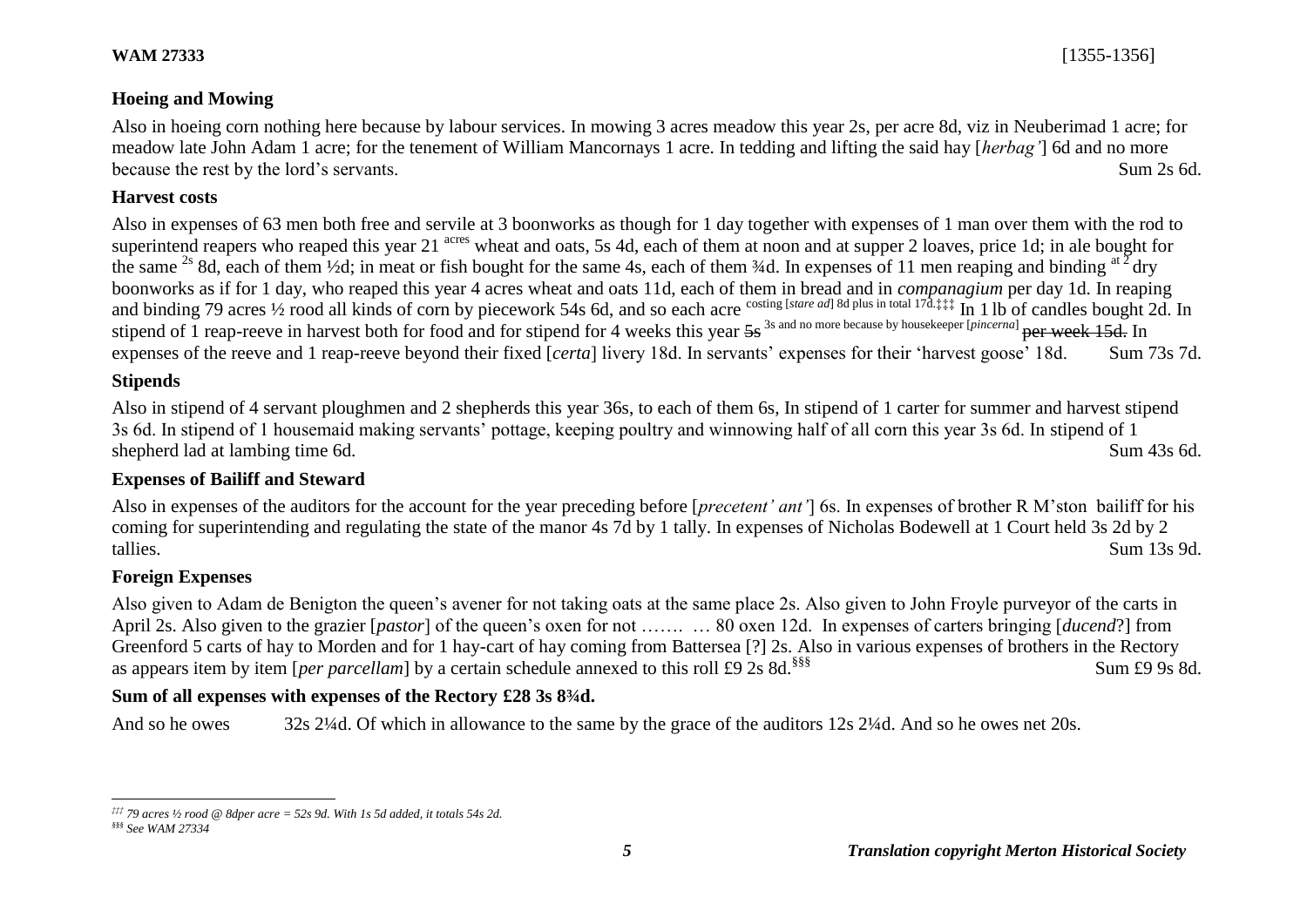### **Value of this manor with wool 100s.**

Able to be levied [*Levabilis*] at the same place apart from wool and land and meadow £8 7s.<sup>\*\*\*\*</sup> Profit of the manor this year £8 3s 4d.

#### **DORSE**

| <b>Manor</b> of<br>Morden                                            | Issues of the grange at the same place by struck measure except the eighth bushel, $30th$ year – Robert ate Rith reeve                                                                                                                                                                                                                                                                                                                                                                                                                                                                                                                                                                                                                           |
|----------------------------------------------------------------------|--------------------------------------------------------------------------------------------------------------------------------------------------------------------------------------------------------------------------------------------------------------------------------------------------------------------------------------------------------------------------------------------------------------------------------------------------------------------------------------------------------------------------------------------------------------------------------------------------------------------------------------------------------------------------------------------------------------------------------------------------|
| Wheat<br>he answers equal<br>at 3-fold with<br>surcharge             | The same answers for 32 quarters 1 bushel of total issue of the grange at the same place, by struck measure except the heaped eighth<br>bushel, threshed by piecework. And for 1 quarter wheat received of increment of the heaped eighth bushel. And for 3 quarters 5 bushels of<br>issue of new grain of the demesne threshed by piecework. And for 1 bushel of increment of the same. And for 3 quarters 6 bushels<br>charged at the audit as/so that $[ut]$ he answers at 3-fold grain old grain. Sum 36 quarters 7 bushels. <sup>40 quarters 3 bushels††††</sup>                                                                                                                                                                            |
| [superonat']<br>28s                                                  | Of which in sowing over 55 acres 3 roods land 15 quarters 3 bushels, over the acre 2 bushels 1 peck, minus in total 2 bushels 1½ pecks,<br>viz in Southber' Worth 17 acres 1 rood 21 perches and no more because 6 acres 1 rood with barley, in Rotfurlong 17 acres and no more<br>because 2 acres lie uncultivated, in Doranntesfild 9 acre 1 <sup>1</sup> / <sub>2</sub> roods. Also for Northwik's land 12 acres. In customary payment to Robert ate<br>Ryth reeve between 1 <sup>st</sup> August and Michaelmas1 quarter. In maslin for servants' livery as below 19 quarters wheat. Also delivered to the<br>Rectory 1 quarter 4 bushels. In sale at the audit 3 quarters 4 bushels, price of a quarter 8s. Sum as above. And none remains. |
| <b>Mixstillio</b><br>he answers 5-fold<br>minus $\frac{1}{2}$ bushel | The same answers for 6 quarters mixstillio of total issue of the grange at the same place by the aforesaid measure threshed by piecework. And for<br>1/2 bushels of increment of the heaped eighth bushel. Sum 6 quarters 1/2 bushels.                                                                                                                                                                                                                                                                                                                                                                                                                                                                                                           |
|                                                                      | Of which in maslin for servants' livery as below 6 quarters $1\frac{1}{2}$ bushels. Sum as above. And none remains.                                                                                                                                                                                                                                                                                                                                                                                                                                                                                                                                                                                                                              |
| he answers for 2-<br>fold plus 4 bushels 3 pecks.<br>3 pecks         | <b>Peas and Vetches</b> The same answers for 2 quarters 4 bushels of total issue of the grange at the same place by the aforesaid measure threshed by piecework.<br>And for 3 pecks of increment of heaped measure. And for 4 quarters of the same issue by estimation in sheaves. Sum 6 quarters 4 bushels                                                                                                                                                                                                                                                                                                                                                                                                                                      |
|                                                                      | Of which in sowing over 4 acres land at Westbuttes 1 quarter peas, over the acre 2 bushels. Also in sowing over 4 acres land in in<br>Neubericroft 1 quarter vetches, over the acre 2 bushels and no more because 5 acres land with oats. <sup>‡‡‡‡</sup> In maslin for servants' livery 4<br>bushels 3 pecks. In fodder for draught horses at seasons when needed this year by estimation in sheaves 1 quarter. In sustenance of ewes                                                                                                                                                                                                                                                                                                           |

and weaning lambs in winter by estimation in sheaves 3 quarters peas and vetches. Sum as above. And none remains.

<sup>\*\*\*\*</sup> The total from rents (after deduction of acquittances and rent paid out), courts, issues of the manor (there was no income this year from lands and meadows normally leased), and dead stock (excluding wool fells *and skins of yearling lambs) was £8 7s. Is this the sum calculated here?*

*<sup>††††</sup> These figures total 40 quarters 5 bushels, but the total accounted for below is 40 quarters 3 bushels.*

*<sup>‡‡‡‡</sup> The Oats return says 5½ acres.*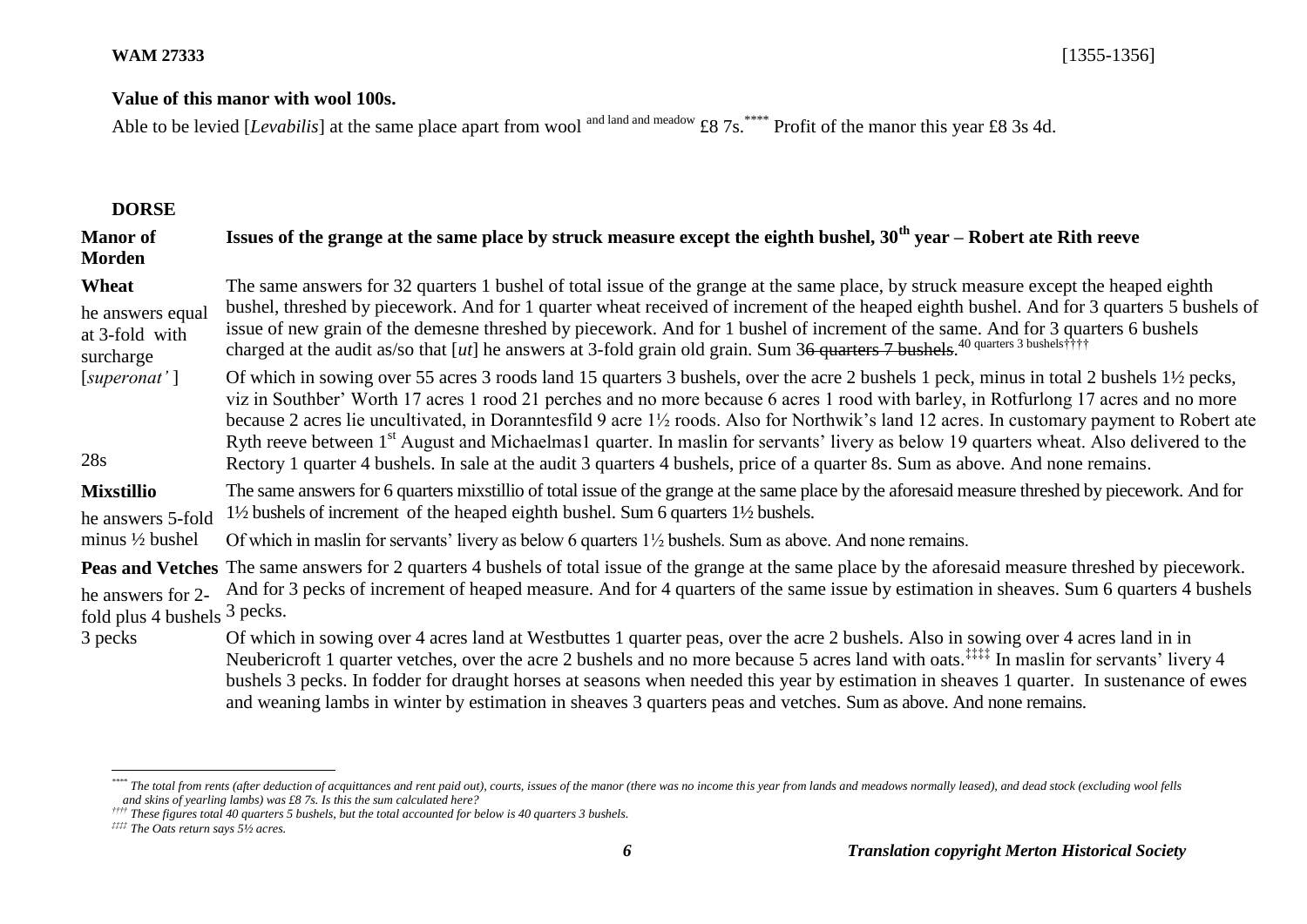| <b>Barley</b><br>he answers equal<br>at 3-fold with | The same answers for 32 quarters 4 bushels of total issue of the grange at the same place by the aforesaid measure, threshed by piecework.<br>And for 1 quarter 1 peck of increment of the heaped eighth bushel. And for 1/2 bushel of the same issue by estimation in sheaves. And for<br>5 bushels 3 pecks charged at the audit as/so that [ut] he answers equal at 3-fold. Sum $33$ quarters 4 bushels 3 pecks. <sup>34 quarters 21/2</sup> bushels                                                                                                                                                                                                                                                                                                                                                                                                                                                                                                                                                                                                                                                                                                                                                                                                                                                                                                                                                                                                                                                                                                                                                                                                                      |
|-----------------------------------------------------|-----------------------------------------------------------------------------------------------------------------------------------------------------------------------------------------------------------------------------------------------------------------------------------------------------------------------------------------------------------------------------------------------------------------------------------------------------------------------------------------------------------------------------------------------------------------------------------------------------------------------------------------------------------------------------------------------------------------------------------------------------------------------------------------------------------------------------------------------------------------------------------------------------------------------------------------------------------------------------------------------------------------------------------------------------------------------------------------------------------------------------------------------------------------------------------------------------------------------------------------------------------------------------------------------------------------------------------------------------------------------------------------------------------------------------------------------------------------------------------------------------------------------------------------------------------------------------------------------------------------------------------------------------------------------------|
| surcharge<br>[superonat']<br>3s 11/2d               | Of which in sowing over 18 acres 1/2 rood, 9 quarters, over the acre 4 bushels minus in total 1/2 bushel, viz in Southberford as appears<br>under the heading Wheat 6 acres 1 rood, in Northberword 7 acres 11/2 roods. Also for land late Thomas <sup>§§§§§</sup> Northwik 41/2 acres. In maslin<br>for servants' livery 12 quarters 2 bushels 3 pecks. In sustaining [?] weak sheep because none found for them by estimation 8 sheaves 1/2 bushel<br>barley. In sale 12 quarters 1 bushel 2 pecks. In sale at the audit 6 bushels 1 peck, price per quarter 4s. Sum as above. And none remains.                                                                                                                                                                                                                                                                                                                                                                                                                                                                                                                                                                                                                                                                                                                                                                                                                                                                                                                                                                                                                                                                          |
| Oats                                                | The same answers for 34 quarters of total issue of the grange at the same place by the aforesaid measure, threshed by piecework. And for<br>1 quarter 1/2 bushel of increment of the heaped eighth bushel. And for 6 quarters 6 bushels of the same issue by estimation in sheaves. And<br>for 4 quarters 5½ bushels as/so that [ut] he answers at as sown [ad sem <sup>7</sup> ] and ½. Sum 41 quarters 6½ bushels. <sup>46 quarters 4 bushels</sup>                                                                                                                                                                                                                                                                                                                                                                                                                                                                                                                                                                                                                                                                                                                                                                                                                                                                                                                                                                                                                                                                                                                                                                                                                       |
| 21s 10 <sup>1</sup> / <sub>4</sub> d                | Of which in sowing over 41 acres 1 rood land 20 quarters 2 bushels oats, over the acre 4 bushels minus in total 3 bushels, viz in Thistilcroft<br>22 acres, in Dedemanneforlong 13 acres 3 roods, Neubericroft as appears under the heading Vetches 5½ acres. In meal for servants' pottage<br>for the year 1 quarter 4 bushels. In fodder for 2 carthorses and 1 draught horse at the sowing of wheat and oats for 5 nights when needed this<br>year 2 quarters and no more because they had vetches in straw in place of fodder by estimation 1 quarter. In fodder for 14 oxen by estimation<br>in sheaves at the aforesaid 2 seasons 3 quarters 4 bushels. In sustenance of ewes, yearling lambs and lambs of issue by estimation 10 stooks<br>oats, 2 quarter 4 bushels, of which each stook answers by estimation 2 bushels. In expenses of breeding female geese while laying and<br>goslings in summer 2 bushels. In fodder for horses of various purveyors of the lord king on occasions this year 4 bushels. In expenses for<br>horses of brothers Richard de Merstone bailiff, Nicholas Bodewell for their comings 3 bushels by 2 tallies. Also taken for the queen's use in October 3 quarters 4 bushels. because there is paid for the same per quarter 20d<br>20 horses with 5 carts getting hay at Greenford 5 bushels. In expenses of 92 oxen of the queen coming there by estimation 3 stooks oats 6<br>bushels. because not known [nescit] In sale 4 quarters 1/2 bushel. In sale at the audit 10 quarters 31/2 bushels, 5 quarters of which price of a quarter 20d<br>and 5 quarters 3½ bushels price of a quarter 2s 6d. Sum as above. And none remains. |
| <b>Multure of the</b><br>mill                       | For farm of the mill nothing because in cash as within.                                                                                                                                                                                                                                                                                                                                                                                                                                                                                                                                                                                                                                                                                                                                                                                                                                                                                                                                                                                                                                                                                                                                                                                                                                                                                                                                                                                                                                                                                                                                                                                                                     |
| <b>Maslin</b> for<br>servants                       | The same answers for 19 quarters wheat, 6 quarters 1 <sup>1</sup> / <sub>2</sub> bushels mixstillio, 4 bushels 3 pecks peas, 12 quarters 2 bushels 3 pecks <sup>barley</sup><br>received of corn as above. Sum 38 quarters 1 bushel.                                                                                                                                                                                                                                                                                                                                                                                                                                                                                                                                                                                                                                                                                                                                                                                                                                                                                                                                                                                                                                                                                                                                                                                                                                                                                                                                                                                                                                        |
|                                                     | Of which in livery of 4 servant ploughmen and 2 shepherds for the whole year 31 quarters 1 bushel, each of them taking a quarter for 10<br>weeks. In livery of 1 shepherd lad at lambing time for 12 weeks 6 bushels, taking per week 1/2 bushel. In livery of 1 carter from 1 March<br>until Michaelmas for 30 weeks 3 quarters, taking a quarter for 10 weeks. In livery of 1 housemaid [ancill' cur'] making servants' pottage,<br>keeping poultry and winnowing half of all the corn for the year 3 quarters 2 bushels, taking a quarter for 16 weeks. Sum as above. And<br>none remains.                                                                                                                                                                                                                                                                                                                                                                                                                                                                                                                                                                                                                                                                                                                                                                                                                                                                                                                                                                                                                                                                               |

 $\overline{a}$ *§§§§ His initial is usually given as R.*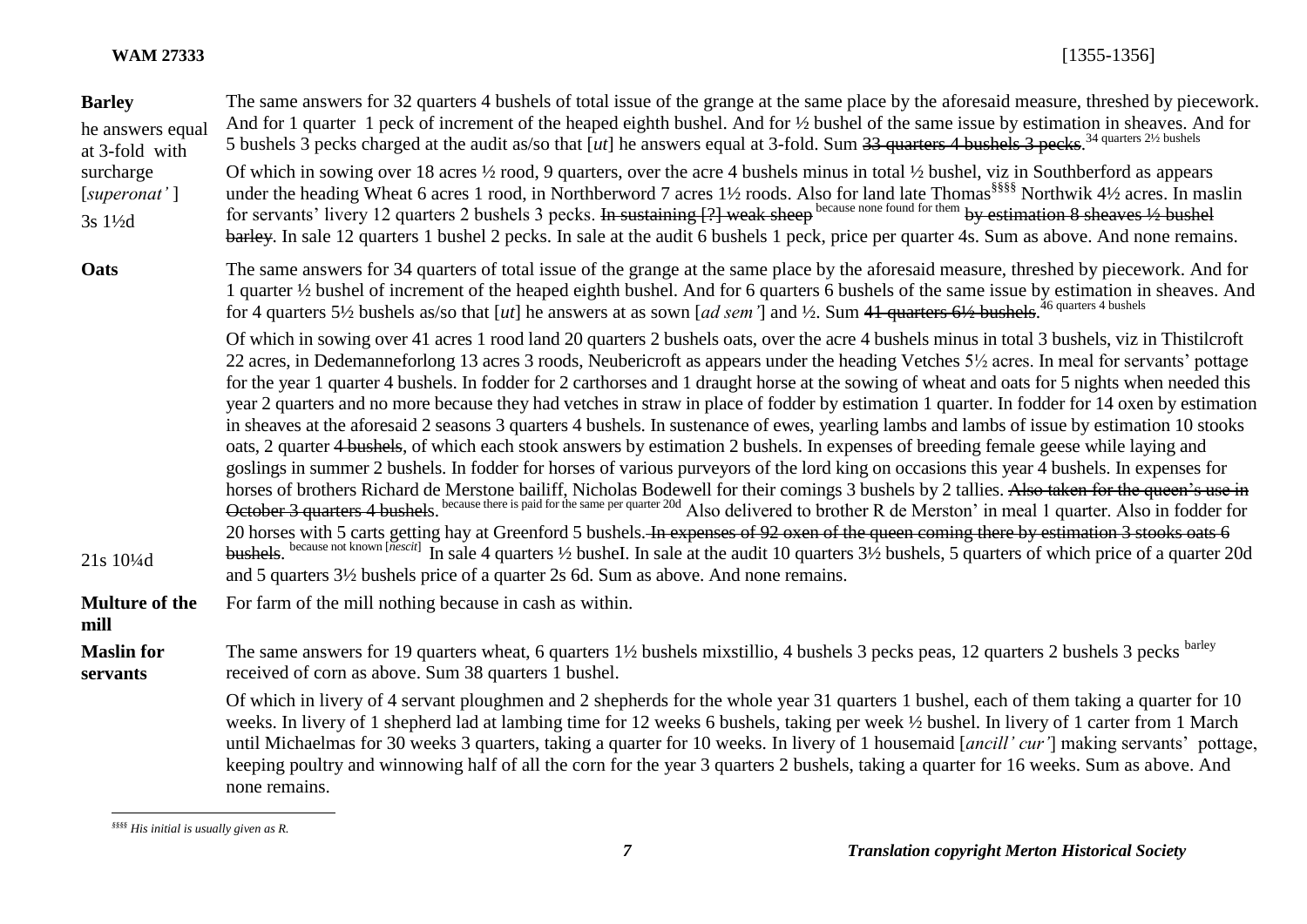# **LIVESTOCK ACCOUNT**

| <b>Carthorses</b>                    | The same answers for 2 carthorses from the remaining, of which 1 weak. And for 1 carthorse coming from Battersea in February. And for<br>1 carthorse of purchase. Sum 4.                                                                                                                                                          |
|--------------------------------------|-----------------------------------------------------------------------------------------------------------------------------------------------------------------------------------------------------------------------------------------------------------------------------------------------------------------------------------|
|                                      | Of which stolen in October 1 carthorse. Witnessed [t'] by court roll In sale because old and weak 1. Sum 2. And there remain 2 carthorses.                                                                                                                                                                                        |
| <b>Draught horses</b>                | The same answers for 3 draught horses from the remaining. And for 1 female draught horse received from the reeve of Battersea in July.<br>Sum 4. And there remain 4 female draught horses.                                                                                                                                        |
| Oxen                                 | The same answers for 14 oxen from the remaining. And for 2 oxen received from John Bounde reeve of Hendon in August. And for 2<br>oxen of purchase by view of the bailiff. Sum 18.                                                                                                                                                |
|                                      | Of which in murrain in October 1. In sale in October 1. In sale in August 3. Sum 5. And [there remain] 13 oxen.                                                                                                                                                                                                                   |
| Rams                                 | The same answers for 7 rams from the remaining. Sum 7.                                                                                                                                                                                                                                                                            |
|                                      | Of which in murrain 1. witnessed before shearing In sale before shearing 1. Sum 2. And there remain 5 rams.                                                                                                                                                                                                                       |
| <b>Ewes</b>                          | The same answers for 194 ewes from the remaining. And for 30 gimmers received from William de Shamele reeve of Greenford in<br>December by tally. And for 20 ewes received from Robert le Moy reeve of Battersea in December. Sum 244.                                                                                            |
|                                      | Of which in murrain before lambing and before shearing 25. In murrain after lambing and before shearing 33. In murrain after shearing 3.<br>In sale before lambing and before shearing 11. Sum 72. And there remain 172 ewes.                                                                                                     |
| <b>Hoggets and</b><br><b>Gimmers</b> | The same answers for 2 young rams, 62 hoggets, 80 gimmers added from lambs. Sum 144. And there remain 2 young rams, 62 hoggets,<br>80 gimmers.                                                                                                                                                                                    |
| Lambs                                | The same answers for 188 lambs from the remaining. And for 189 of issue and no more because 19 sterile. Sum 377.                                                                                                                                                                                                                  |
|                                      | Of which in murrain of those from the remaining 44, witnessed of which 9 before breeding. In adding to hoggets 64. In adding to gimmers<br>80. In murrain before weaning 89. witnessed In tithes 10. In customary payment to the shepherd 1. Given to St Anthony 1. In murrain after<br>weaning 15. Sum 304. And there remain 73. |
| <b>Geese</b>                         | The same answers for 7 geese from the remaining, of which 1 gander and 3 breeding females. And for 21 goslings of issue. Sum 28.                                                                                                                                                                                                  |
|                                      | Of which in tithes 2. In sale 19. Sum 21. And there remain 7 geese, of which 1 gander and 3 breeding females.                                                                                                                                                                                                                     |
| <b>Capons</b>                        | The same answers for 12 capons from the remaining. And for 12 made from chickens. Sum 24.                                                                                                                                                                                                                                         |
|                                      | Of which in sale 12 capons.                                                                                                                                                                                                                                                                                                       |
| <b>Cocks and hens</b>                | The same answers for 1 cock and 12 hens from the remaining. And for 4 cocks and 6 hens from rent at Christmas. Sum 23.                                                                                                                                                                                                            |
|                                      | Of which in sale 4 cocks and 6 hens. Sum 10. And there remain 1 cock and 12 hens.                                                                                                                                                                                                                                                 |
| <b>Chickens</b>                      | The same answers for 12 chickens of purchase for making capons therefrom. And added as capons. And none remains.                                                                                                                                                                                                                  |
|                                      |                                                                                                                                                                                                                                                                                                                                   |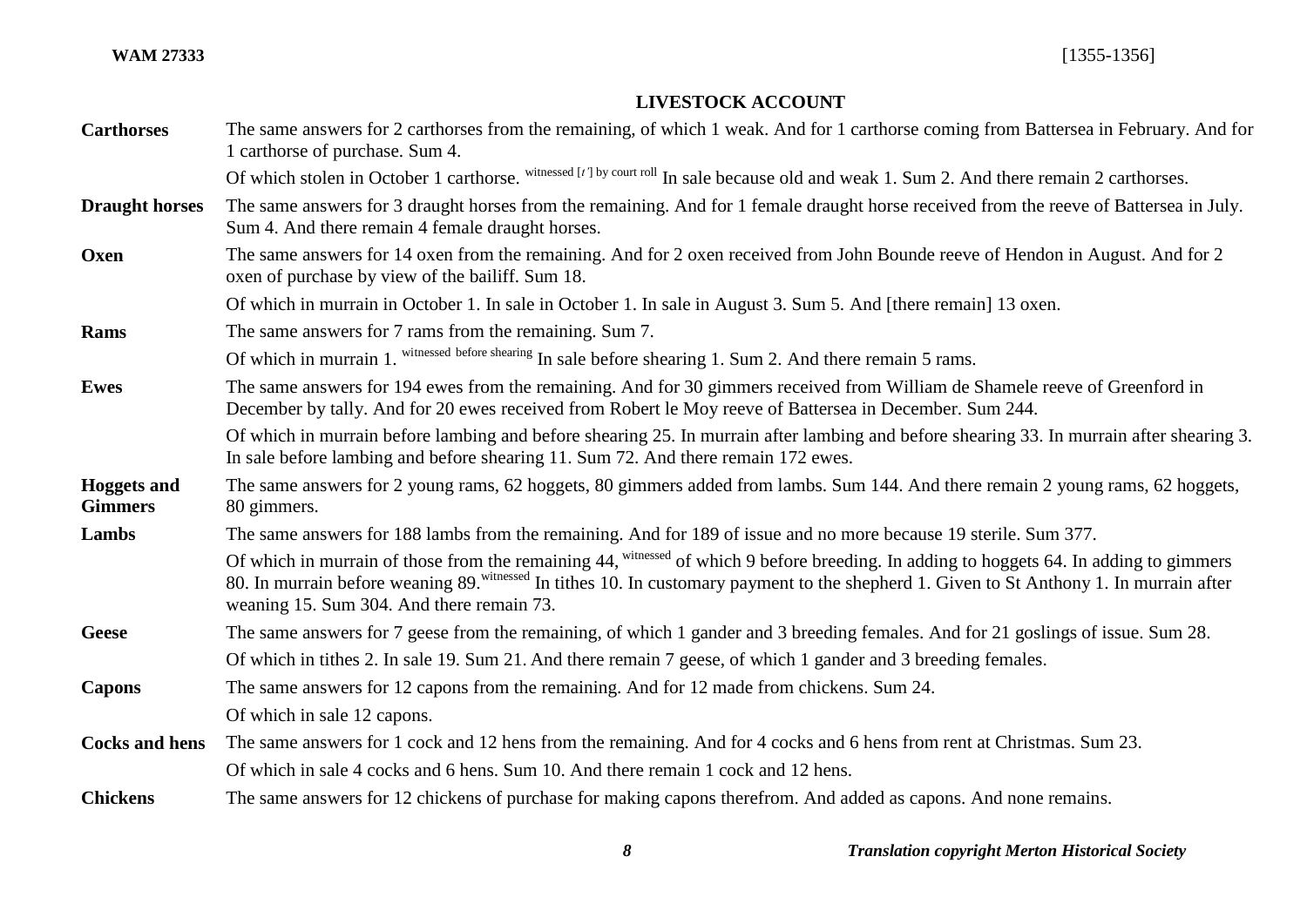| <b>Hides</b>                       | The same answers for the hide of 1 ox of murrain as above. And sold as within. And none remains.                                                                                                                                                                                                                                                                                                                                                                                                                                                                              |
|------------------------------------|-------------------------------------------------------------------------------------------------------------------------------------------------------------------------------------------------------------------------------------------------------------------------------------------------------------------------------------------------------------------------------------------------------------------------------------------------------------------------------------------------------------------------------------------------------------------------------|
|                                    | Of which [ <i>blank</i> ]                                                                                                                                                                                                                                                                                                                                                                                                                                                                                                                                                     |
| <b>Wool</b>                        | The same answers for 324 fleeces received from sheep as above. Sum 324.                                                                                                                                                                                                                                                                                                                                                                                                                                                                                                       |
| 2s                                 | Of which in tithe 32. Given to 2 shepherds 2 fleeces. Also delivered to brother R Merston' 290 <sup>284</sup> fleeces by 1 tally. In sale at the audit 6<br>fleeces, price of a fleece 4d. Sum as above. And none remains.                                                                                                                                                                                                                                                                                                                                                    |
| <b>Lambs</b> wool                  | The same answers for 88 lambs fleeces. And delivered to brother R Merston' bailiff <sup>by tally</sup> 284 fleeces. Sum as above. And none remains.                                                                                                                                                                                                                                                                                                                                                                                                                           |
| Wool-fells, skins<br>and lambskins | The same answers for 103 wool-fells, of which 44 of yearling lambs, 3 skins and $89^{104}$ lambs skins of sheep of murrain, of which 89<br>before weaning. Sum 210.                                                                                                                                                                                                                                                                                                                                                                                                           |
|                                    | Of which in tithe 10 wool-fells and 9 lambs skins. In sale 93 wool-fells of which 40 of yearling lambs and $80^{\frac{95}{5}}$ lambs skins and 3 skins.<br>Sum as above. And none remains.                                                                                                                                                                                                                                                                                                                                                                                    |
| <b>Hurdles</b>                     | The same answers for 52 hurdles from the remaining. And for 13 hurdles for the fold of rent at Hokeday. And for 12 hurdles of purchase.<br>Sum 77.                                                                                                                                                                                                                                                                                                                                                                                                                            |
|                                    | Of which in allowance for the tenement of Robert ate Ryth reeve 1 hurdle. In rent allowance for the tenement of William Mancornays, 1 virgate*****<br>the tenement of William Jose, <sup>1 virgate</sup> the tenement of John Adam, <sup>1 virgate</sup> the tenement of Henry ate Ryth, <sup>1/2</sup> virgate the tenement of Walter ate Cherche<br><sup>1/2 virgate</sup> and the tenement of John Reynold, <sup>1 virgate</sup> 51/2 hurdles. Also worn out because they are old [ <i>propter vetustat</i> ] 8 hurdles. In sale <sup>1</sup> /2 hurdle. <sup>††††††</sup> |
| $1\frac{1}{4}$ d                   | In sale at the audit $\frac{1}{2}$ hurdle. Sum 15. And there remain 62 hurdles.                                                                                                                                                                                                                                                                                                                                                                                                                                                                                               |

*<sup>\*\*\*\*\*</sup> This should be 1½ virgates, explaining the missing ½ hurdle sold at the audit.*

*<sup>†††††</sup> This does not appear on the recto.*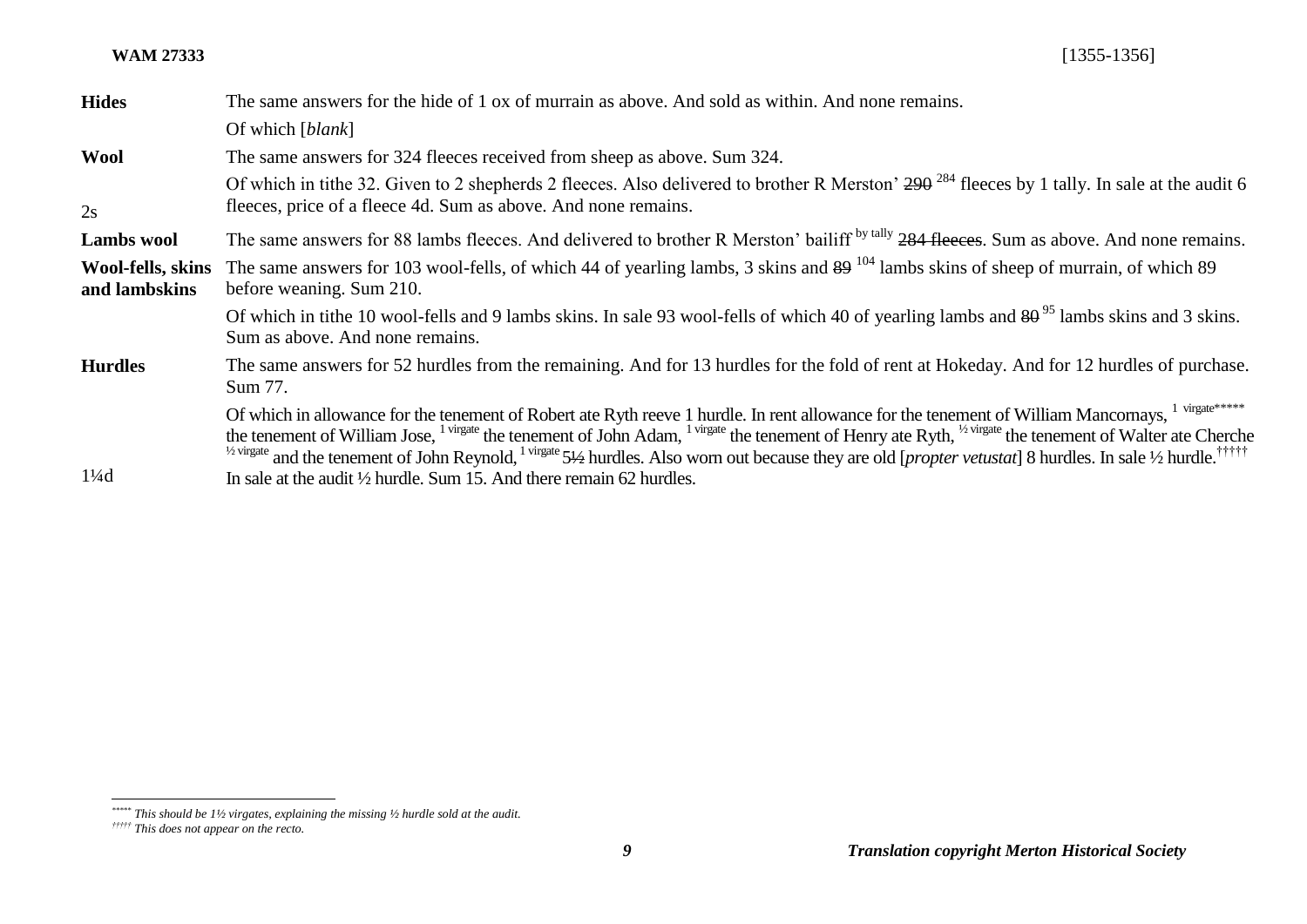# **WORKS ACCOUNT**

| the price of a                                                                  | <b>Ploughing works</b> The same answers for 13 <sup>ploughing</sup> works arising from 13 customary tenants of the lord, each of whom ploughs 1 rood of land at the sowing<br>of wheat, the price of a work 1d [sic]. Sum 13 works.                                                                                                                                                                                                                                                                                                                                                                             |
|---------------------------------------------------------------------------------|-----------------------------------------------------------------------------------------------------------------------------------------------------------------------------------------------------------------------------------------------------------------------------------------------------------------------------------------------------------------------------------------------------------------------------------------------------------------------------------------------------------------------------------------------------------------------------------------------------------------|
| work 1½d.                                                                       | Of which in works allowance to Robert ate Ryth reeve for his office 2 works. In allowance for the tenement of <sup>William</sup> Mancornays, <sup>11/2</sup><br>virgates tenement of William Jose, <sup>1 virgate</sup> tenement of John Adam, <sup>1 virgate</sup> tenement of Henry ate Ryth, <sup>1/2</sup> virgate and the tenement of Walter ate<br>Cherche <sup>1/2 virgate</sup> 6 virgates because in the lord's hands $4\frac{1}{2}$ works. In allowance for the tenement of John Reynald in the lord's hand 1<br>work. In sale as within 5½ works. Sum as above. And none remains.                    |
| Dung-carrying<br>services the price<br>of a work <sup>1</sup> / <sub>2</sub> d. | The same answers for 39 dung-carrying services arising from 13 customary tenants, the price of a work 1/2d, each of whom carry for 3<br>carrying works. Sum 39 works.                                                                                                                                                                                                                                                                                                                                                                                                                                           |
|                                                                                 | Of which in works allowance to Robert ate Ryth reeve for his office 3 works. In allowance for the tenement of Walter Manncornays, <sup>1/2</sup><br>virgates 41/2 works tenement of William Jose, <sup>3 works</sup> tenement of John Adam, <sup>3 works</sup> tenement of Henry ate Ryth, <sup>11/2 works</sup> and tenement of Walter<br>ate Cherche $^{1\frac{1}{2}$ works and tenement of John Reynald. <sup>3 works</sup> In sale as within 19½ dung-carrying services. Sum as above. And none remains.                                                                                                    |
| the price of a<br>work 1d.                                                      | Carrying services The same answers for 56 carrying services arising from the aforesaid customary tenants of the lord, the price of a work 1d, and each<br>virgate of land doing 4 carrying services. Sum 56 works.                                                                                                                                                                                                                                                                                                                                                                                              |
|                                                                                 | Of which in allowance to Robert ate Ryth reeve for his office 4 carrying services. In allowance for the tenement of William<br>Manncornays, <sup>8 carrying services</sup> the tenement of William Jose, <sup>4 carrying services</sup> the tenement of John Adam, <sup>4 carrying services</sup> the tenement of Henry ate Ryth, <sup>4 carrying services</sup> and the tenement of Walter ate C<br>services. In sale 24 carrying services. Sum as above. And none remains.                                                                                                                                    |
| <b>Winter works</b><br>the price of a<br>work ½d.                               | The same answers for 520 winter works arising from the said 13 customary tenants of which 1 customary tenant does 60 works between<br>Michaelmas and 1st August, 11 customary tenants each of them 40 works and 1 customary tenant 20 works, price of a work 1/2d. Sum 520<br>works.                                                                                                                                                                                                                                                                                                                            |
| 10d                                                                             | Of which in works allowance for the reeve for his office 40 works. In works allowance late William Mancornays, <sup>11/2</sup> virgates 60 works tenement of William Jose, <sup>1 virgate 40 works</sup> tenement of John Adam, <sup>1</sup> virgate 40<br>works. In harrowing the lord's land at the sowing of wheat this year 20 works. In part harrowing oats 25 works. In services roofing over the<br>new sheep-house for 14½ days 27 works. In scouring 1 ditch in the lane of Beresford 8 works. In hoeing corn 106 works. In sale 30<br>works. In sale at the audit 20. Sum as above. And none remains. |